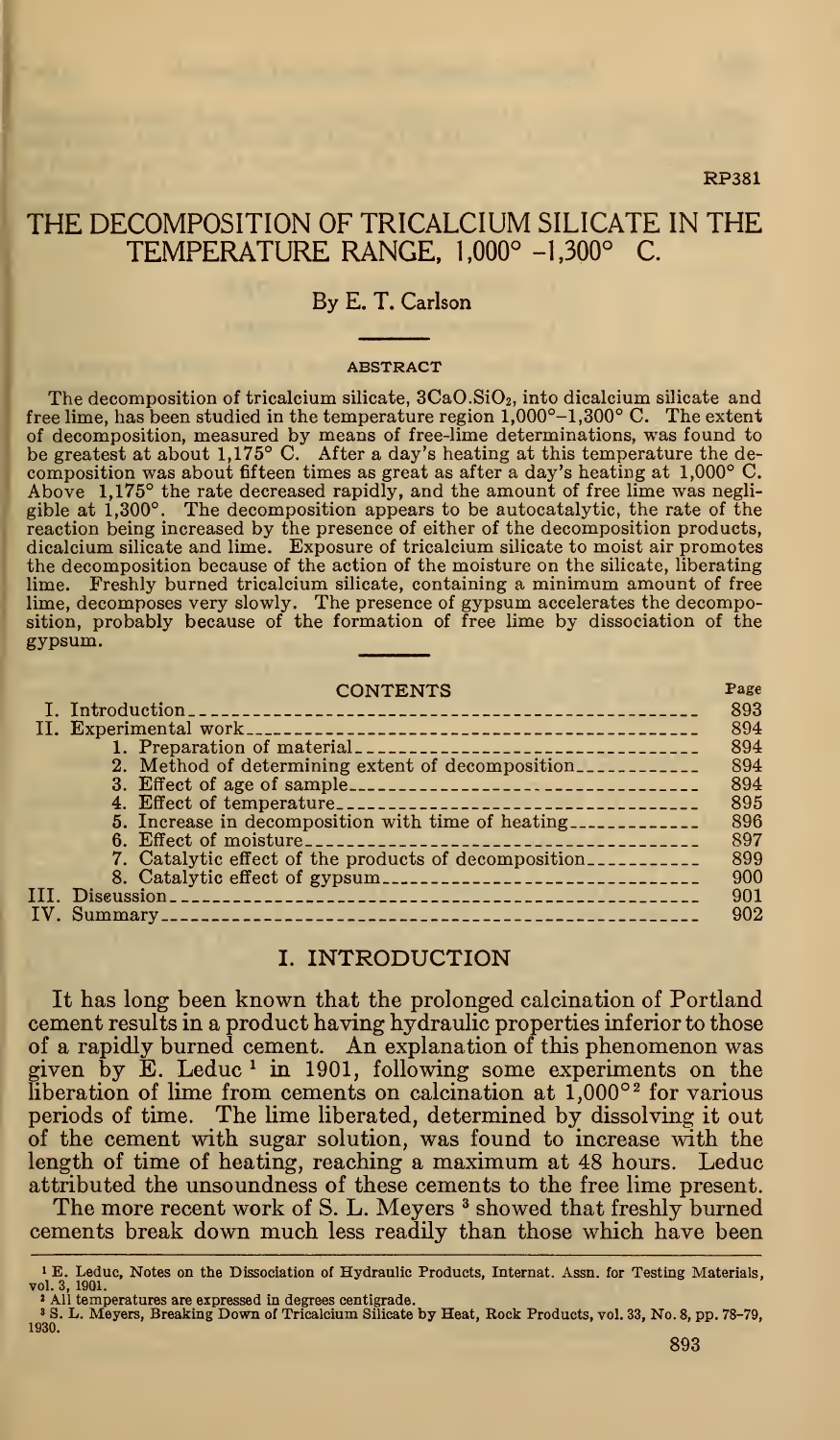aged for some time. Meyers also experimented with the compounds  $3CaO.SiO<sub>2</sub>$ ,  $2CaO.SiO<sub>2</sub>$ ,  $3CaO.Al<sub>2</sub>O<sub>3</sub>$ , and  $4CaO.Al<sub>2</sub>O<sub>3</sub>$ . Fe<sub>2</sub>O<sub>3</sub>, the chief constituents of Portland cement. Of these, only the first was found to liberate lime on heating. These results were confirmed by W. Lerch.<sup>4</sup> The present study was undertaken in order to determine the conditions affecting the decomposition of tricalcium silicate.

### II. EXPERIMENTAL WORK

## 1. PREPARATION OF MATERIAL

Sample No. <sup>1</sup> was prepared according to the method repeatedly described in previous publications of this Bureau.<sup>5</sup> A petrographic examination of the product showed that it consisisted almost entirely of tricalcium silicate, with a trace of dicalcium silicate. The freelime content, as determined by the ammonium acetate method, was 0.35 per cent. The material was kept in a glass-stoppered bottle.

Samples Nos. 2, 3, 4, and 5 were prepared in substantially the same manner. Nos. 2 and 3 were burned several months before this study was begun, and Nos. 4 and 5 were about three years old. Petrographic examination revealed the fact that the grains of these samples has been altered superficially, giving them a mottled appearance, this being more noticeable in the older samples. The altered surface layer was too thin to permit a determination of its optical properties. Since these samples had been kept in loosely stoppered bottles, it was assumed that the alteration was due to the action of moisture or car bon dioxide in the air.

## 2. METHOD OF DETERMINING EXTENT OF DECOMPOSITION

A sample of the silicate (1 or <sup>2</sup> g) was placed in <sup>a</sup> platinum thimble, which was suspended in a platinum resistance furnace and heated for a definite length of time, the temperature being kept constant to within  $\pm 10^{\circ}$ . Due to fluctuations in the line voltage, closer temperature control was impossible when samples were left in the furnace over night. Temperatures were measured by means of <sup>a</sup> platinum—platinum-rhodium thermocouple and <sup>a</sup> potentiometer. After removal from the furnace, the sample was allowed to cool in air, and the free lime was determined at once by the ammonium acetate method.<sup>6</sup> In the later experiments this method was modified by the substitution of phenol red for phenolphthalein as indicator, the former being more satisfactory because it does not fade in alcoholic solution.

## 3. EFFECT OF AGE OF SAMPLE

As mentioned above, previous investigators have shown that the amount of lime liberated on heating a cement is dependent to some extent on the age of the sample. That this is also true of tricalcium silicate is shown in Table 1, which gives a comparison of the various samples used in this study.

<sup>\*</sup> Unpublished report.

 $^6$  Hansen, Further Studies on Portland Cement Compounds by the X-ray Diffraction Method, J. Am.<br>Ceram. Soc., vol. 11, No. 2, pp. 68–78, 1928.<br> $^6$  Lerch and Bogue, Revised Procedure for the Determination of Uncombined L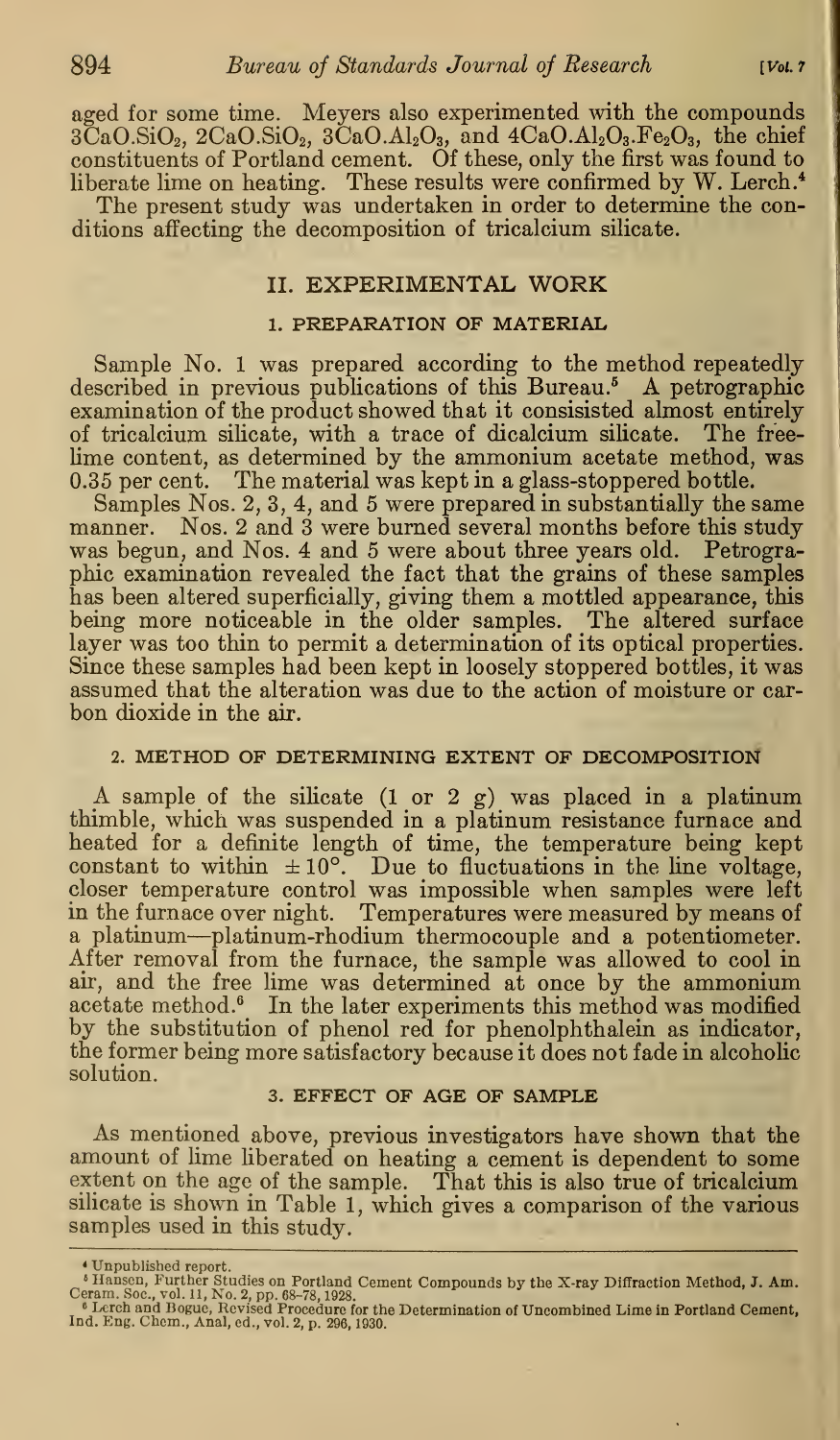| Sample No. | Age of sample                                                             | Tem-<br>pera-<br>ture                                   | Time<br>0f<br>heat-<br>ing | Free<br>CaO<br>before<br>heat-<br>ing                                       | Free<br>CaO<br>after<br>heat-<br>ing                                  |
|------------|---------------------------------------------------------------------------|---------------------------------------------------------|----------------------------|-----------------------------------------------------------------------------|-----------------------------------------------------------------------|
| $2-$<br>5. | $1 \, \text{day}$<br>About 1 year<br>Several months<br>$3$ years<br>$-40$ | $\circ C.$<br>1,150<br>1,175<br>1,150<br>1,150<br>1,150 | 23<br>23<br>23<br>23<br>23 | 0.4<br>$\cdot$ <sub>0</sub><br>$\cdot$ 2<br>$\cdot$<br>$\ddot{\phantom{0}}$ | Hours Per cent Per cent<br>1.0<br>$\frac{14.1}{15.2}$<br>17.5<br>18.2 |

Table 1. Effect of age of sample on the decomposition of tricalcium silicate by heat

It will be seen that the tendency to dissociate is much less in the case of the fresh material. In view of this fact, it was thought that perhaps the stability of the old samples could be renewed by heating them to higher temperatures. Table 2 gives the results of some experiments which showed this to be the case.

TABLE 2.—Effect of preliminary heating at higher temperatures

| Sample<br>No.                                                  | Heat treatment                                                                                                                                                                                                                                                    | Free CaO<br>after<br>heating                 |
|----------------------------------------------------------------|-------------------------------------------------------------------------------------------------------------------------------------------------------------------------------------------------------------------------------------------------------------------|----------------------------------------------|
| $\overline{2}$<br>$\mathbf{2}$<br>$\mathbf{2}$<br>$\mathbf{2}$ | Heated to 1,450°; cooled to 1,150° and held 24 hours<br>Held 17 hours at 1,325°; cooled to 1,175° and held 24 hours.<br>Held 3 hours at 1,400°; cooled to 1,175° and held 17 hours<br>Held 3 hours at 1,400°; cooled to room temperature; held 17 hours at 1,175° | Per cent<br>14.1<br>3.9<br>.85<br>.27<br>.10 |

It is evident that the condition responsible for the rapid breakdown of the silicate may be removed by prolonged heating at temperatures of 1,325° C. or higher.

### 4. EFFECT OF TEMPERATURE

In order to determine the temperature at which the amount of decomposition reached a maximum, samples of the silicate were held at various temperatures  $(\pm 10^{\circ})$  for 23 hours, and then cooled quickly and tested for free lime. The 23-hour heating period was chosen merely for convenience, as this made it possible to make a determination every day. Table 3 gives the results obtained.

TABLE 3.—Decomposition of  $SCaO.SiO<sub>2</sub>$  on heating for 23 hours at various temperatures

| Tempera-<br>ture 1                                                         | Free CaO after<br>heating       |                                                 | Free CaO after<br>heating<br>Tempera-<br>ture 1                             |                                              |                                       |
|----------------------------------------------------------------------------|---------------------------------|-------------------------------------------------|-----------------------------------------------------------------------------|----------------------------------------------|---------------------------------------|
| $(\pm 10^{\circ})$                                                         | Sample<br>No. 2                 | Sample<br>No.3                                  | $(\pm 10^{\circ})$                                                          | Sample<br>No. 2                              | Sample<br>No.3                        |
| $\circ$ C.<br>1.000<br>1,050<br>1,075<br>1,100<br>1, 125<br>1,150<br>1,175 | Per cent<br>6.6<br>12.3<br>14.1 | Per cent<br>1, 3<br>2.1<br>11.0<br>15.2<br>14.4 | $\degree$ C.<br>1,200<br>1,225<br>1,250<br>1,275<br>1,300<br>1,325<br>1,350 | Per cent<br>14.9<br>8.1<br>1.6<br>.16<br>.00 | Per cent<br>12.2<br>10.6<br>$\cdot$ 2 |

: The temperatures for sample No. <sup>2</sup> were measured with a millivoltmeter, possibly introducing a sli error.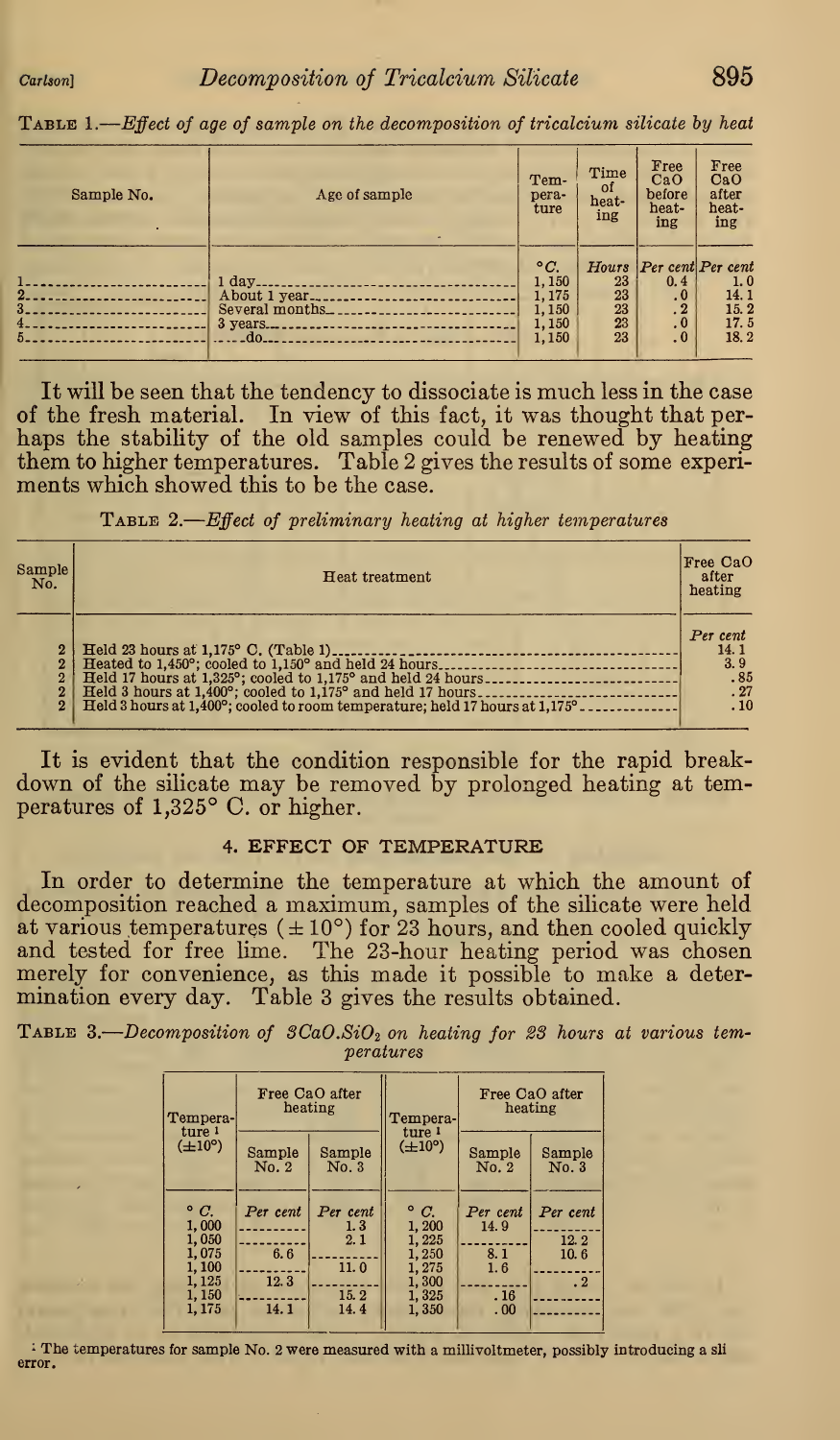# 896 Bureau of Standards Journal of Research [Vol. 7]

These values are plotted in Figure 1. It should be borne in mind that the points do not represent equilibrium conditions, but merely the extent to which the reaction had progressed in <sup>23</sup> hours, conse quently the scattering of the points is not surprising. In view of this fact the single curve drawn probably approximates the correct curve for both samples. It will be seen that the amount decomposed attains a maximum at about 1,175°.



Figure 1. Decomposition of tricalcium silicate on heatingfor 23 hours at various temperatures

# 5. INCREASE IN DECOMPOSITION WITH TIME OF HEATING

Table 4 and Figure 2 show the change in the extent of the decom-<br>sition with time at three different temperatures. Sample No. 4 position with time at three different temperatures. was used for these experiments.

Table 4.—Amount of decomposition of  $SCaO.SiO<sub>2</sub>$  at different temperatures

| ture                                                                                             | Tempera-Length of                                        | Free                                                                        | ature                                                                                                | Temper-ILength of                                          | Free                                                                            |
|--------------------------------------------------------------------------------------------------|----------------------------------------------------------|-----------------------------------------------------------------------------|------------------------------------------------------------------------------------------------------|------------------------------------------------------------|---------------------------------------------------------------------------------|
| $(\pm 10^{\circ})$                                                                               | heating                                                  | CaO                                                                         |                                                                                                      | heating                                                    | CaO                                                                             |
| $\circ$ C.<br>1,150<br>1, 150<br>1, 150<br>1, 150<br>1,150<br>1, 150<br>1, 150<br>1,200<br>1,200 | Hours<br>$\frac{2}{3}$<br>17<br>23<br>53<br>$\mathbf{2}$ | Per cent<br>4.7<br>6.2<br>7.8<br>11.6<br>15.2<br>17.5<br>18.9<br>3.2<br>4.4 | $\circ$ $C_{\cdot}$<br>1,200<br>1,250<br>1,250<br>1.250<br>1.250<br>1,250<br>1,250<br>1,250<br>1,250 | Hours<br>16<br>$\frac{2}{5}$<br>16<br>23<br>24<br>25<br>48 | Per cent<br>11.3<br>$\cdot$ 9<br>1.2<br>1.8<br>3.8<br>10.6<br>2.7<br>8.7<br>5.8 |

It will be noted that the results obtained on heating the samples to 1,250° are decidedly inconsistent, although at 1,150° the points lie very nearly on a smooth curve. This is perhaps to be expected, since the rate of the reaction decreases rapidly with increase in tem-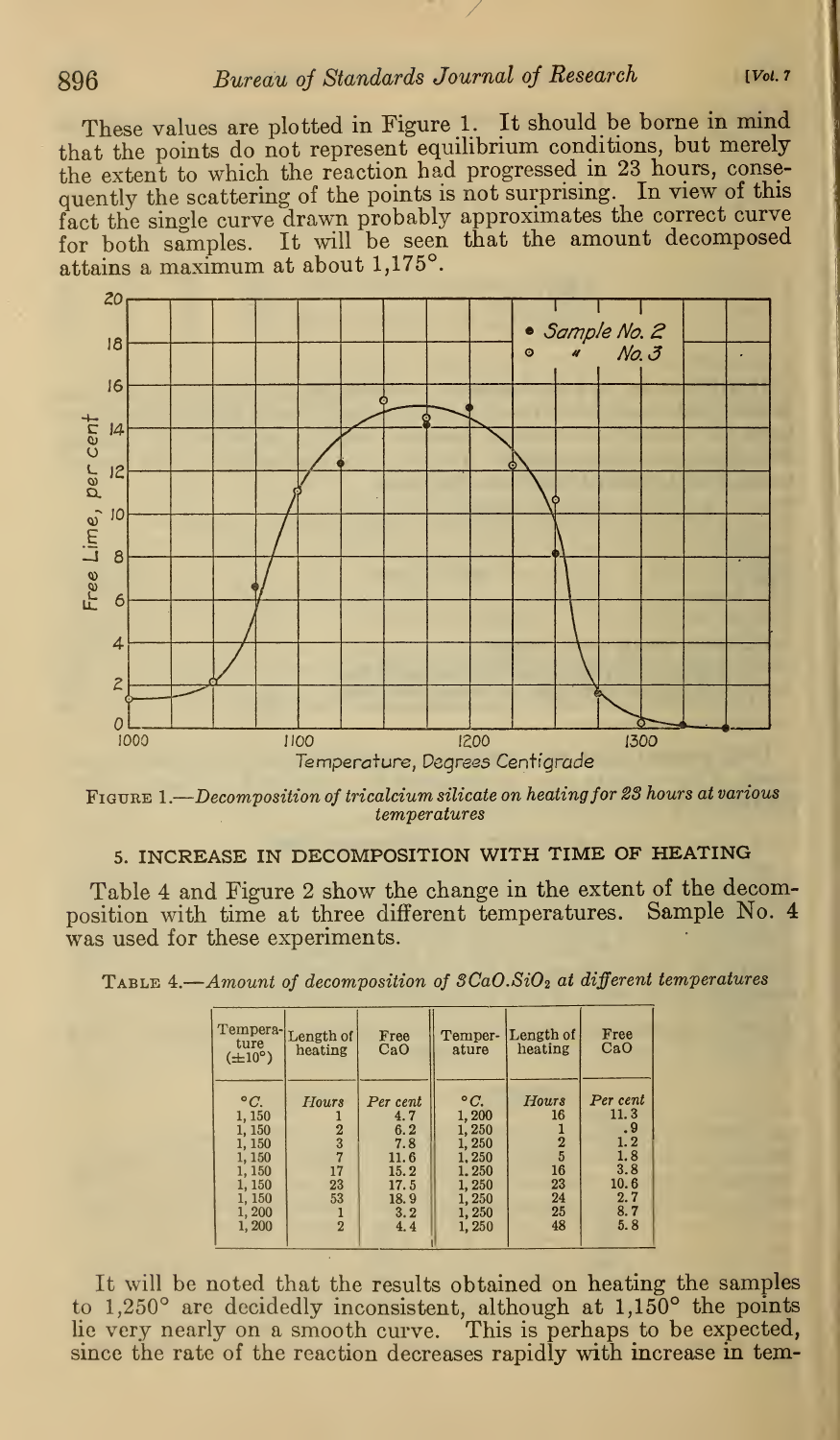perature in the region of 1,250°. As can readily be seen from Figure 1, a difference of  $\pm 10^{\circ}$  in temperature could account for wide variations in the amount of decomposition. Such changes of temperature were unavoidable when the samples were left in the furnace overnight, due to fluctuations in the line voltage.

From the shape of the curves it appears that the free CaO content approaches a maximum value which is different for different temperatures. The theoretical amount of free CaO calculated from the equation

$$
3CaO.SiO2\rightarrow 2CaO.SiO2+CaO
$$

on the assumption that it goes to completion, is 24.57 per cent, which is considerably in excess of any of the experimental values obtained.



Figure 2. Increase in decomposition of tricalcium silicate with time of heating

### 6. EFFECT OF MOISTURE

Since it was evident that the stability of  $3CaO.SiO<sub>2</sub>$  is affected by exposure to air, it was decided to ascertain, if possible, any existing quantitative relation between the ignition loss of the material and its decomposition by heat. The action of the air was accelerated by placing some of the silicate (sample No. 1) in an evaporating dish, which was then placed in a larger dish containing a little water and covered with a watch glass. In this way the material was exposed to a rather humid atmosphere. No attempt was made to exclude carbon dioxide. Samples were removed from time to time, and the loss on ignition determined, after which they were heated for 23 hours at 1,150<sup> $\overline{\circ}$ </sup> and tested for free lime. The results are shown in Table 5 and Figure 3.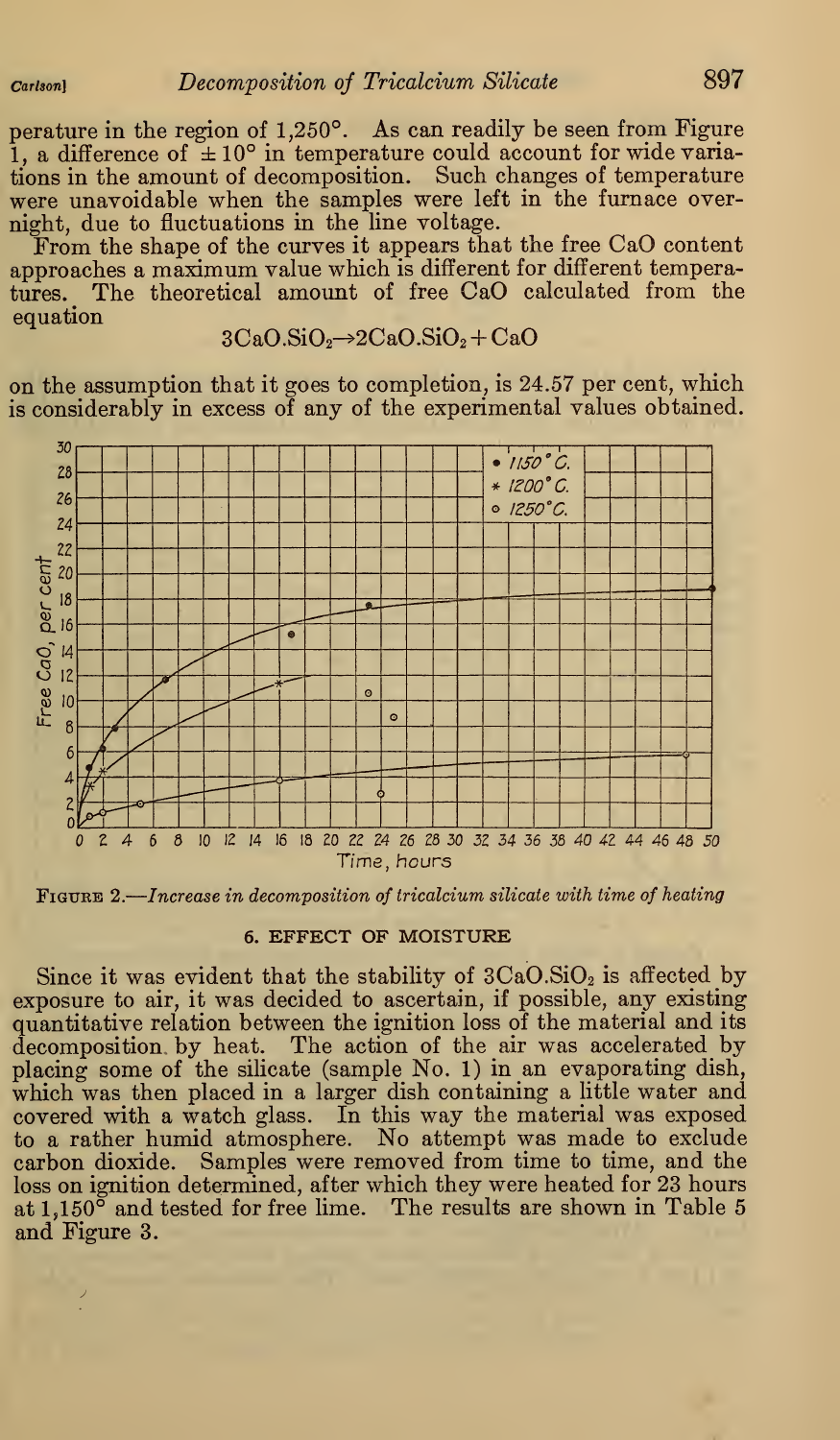TABLE 5.—Decomposition of 3CaO.SiO<sub>2</sub> as a function of the ignition loss

| Ignition<br>loss                             | Free CaO<br>after<br>heating                       | Ignition<br>loss                                | Free CaO<br>after<br>heating                | Ignition<br>loss                 | Free CaO<br>after<br>heating     |
|----------------------------------------------|----------------------------------------------------|-------------------------------------------------|---------------------------------------------|----------------------------------|----------------------------------|
| Per cent<br>0.23<br>.41<br>.47<br>.51<br>.54 | Per cent<br>0.6<br>1.2<br>1.5<br>$\frac{2.6}{2.2}$ | Per cent<br>0.60<br>.73<br>1.34<br>1.70<br>1.96 | Per cent<br>2.2<br>3.5<br>6.1<br>8.8<br>8.0 | Per cent<br>2.52<br>5.02<br>7.00 | Per cent<br>11.4<br>14.4<br>16.8 |

It is evident from these data that moisture has a great effect on the stability of tricalcium silicate. Although the products of the hydration of tricalcium silicate on the addition of water are not yet known



FIGURE 3.—Effect of moisture on the decomposition of tricalcium silicate

with certainty, it is known that calcium hydroxide is formed and that a gelatinous substance remains, which is very probably a hydrated calcium silicate.

Both calcium carbonate and hydrated silica decompose quite rapidly at 1,100° C.; hence it was argued that ignition of the exposed silicate for 20 minutes over a Fisher burner (Meker type) would remove all but traces of water and carbon dioxide, at the same time liberating the lime which was present as either the hydroxide or the carbonate. Two samples of the silicate were exposed to moist air for different lengths of time, then ignited for 20 minutes over a Fisher burner. After the ignition loss was determined, the samples were tested for free lime without further heating, while a portion was held at 1,150° for 23 hours and then tested. The results are given in Table 6.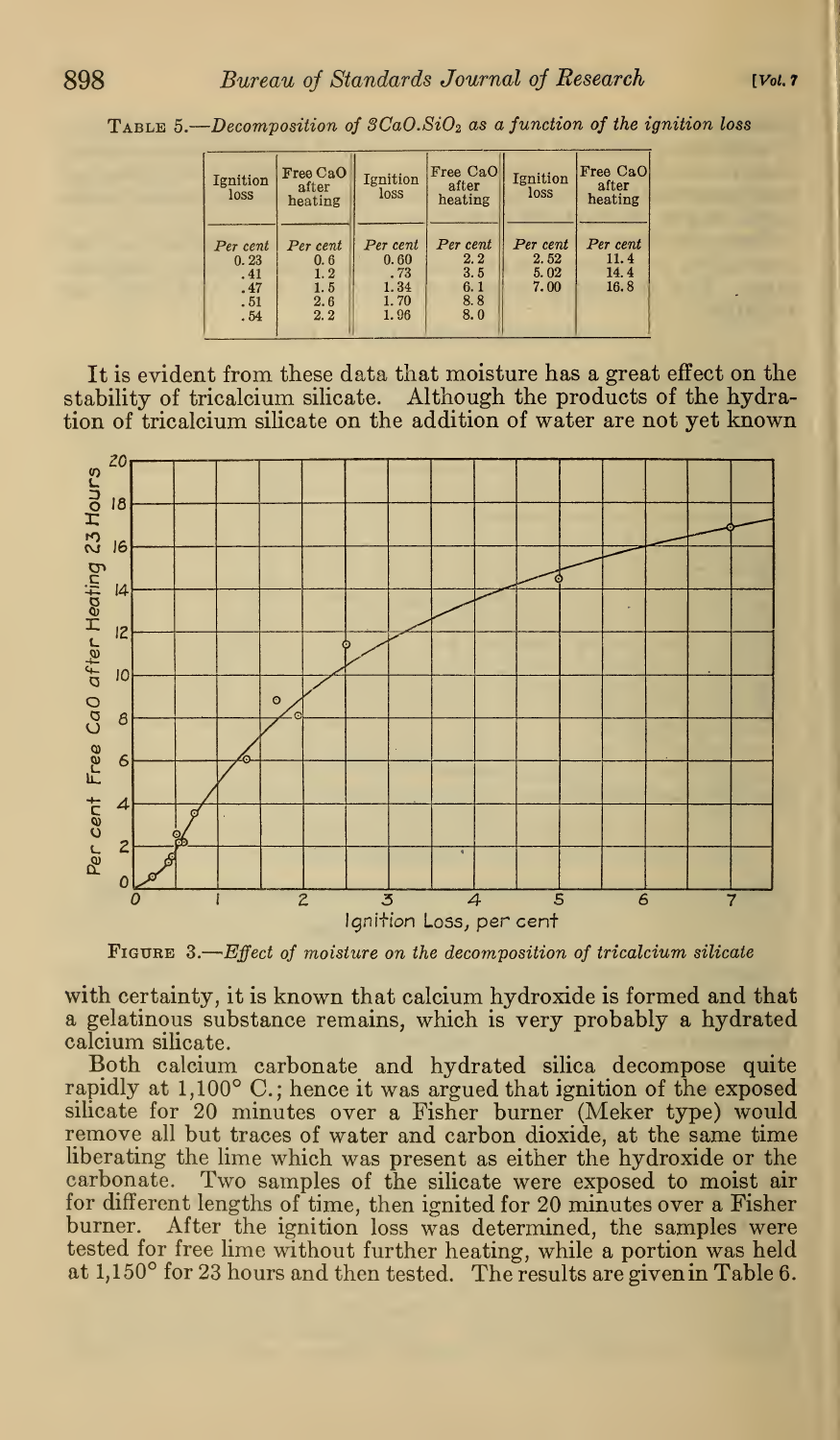TABLE 6.—Lime liberated on ignition of exposed tricalcium silicate

| Ignition<br>loss         | Free CaO<br>after<br>ignition | Free CaO<br>after<br>heating 23<br>hours at<br>$1.150^{\circ}$ C. |  |
|--------------------------|-------------------------------|-------------------------------------------------------------------|--|
| Per cent<br>4.64<br>5.02 | Per cent<br>4.5<br>3.1        | Per cent<br>114.0<br>14.4                                         |  |

<sup>1</sup> Estimated from Figure 3:

The data clearly show that the amount of lime liberated on heating for 23 hours is much greater than that produced by a hydroxide through the action of the exposure to moist air.

In an attempt to determine the nature of these changes, petrographic and X-ray studies were made of the silicate after exposure to moist air, after brief ignition, and after prolonged heating at 1,150° C. Under the microscope, the appearance of the exposed material was similar to that of samples 2, 3, 4, and 5, previously described. The grains appeared to be mottled on the surface, the altered layer being either isotropic or too thin to show interference. The X-ray powder diffraction pattern was exactly like that of the unexposed silicate (sample 1). After ignition two new faint lines appeared, corresponding to lines on the pattern for CaO. After prolonged heating, a new series of lines, corresponding to the pattern for  $\beta$ - $2CaO.SiO<sub>2</sub>$ , were found superimposed upon the regular  $3CaO.SiO<sub>2</sub>$ series, and the lines due to CaO were strengthened. Grains of dicalcium silicate were also visible under the microscope. These results indicate that the products of the decomposition of tricalcium silicate are dicalcium silicate and lime.

### 7. CATALYTIC EFFECT OF THE PRODUCTS OF DECOMPOSITION

It is evident that the extent of the decomposition on prolonged heating is much greater than can be accounted for on the assumption that all the free lime comes from the calcium hydroxide or calcium carbonate which has been formed by the action of the air.

In order to determine the effect of free CaO on the stability of the silicate, portions of sample <sup>1</sup> were thoroughly mixed with small amounts of CaO or  $Ca(OH)_2$ , and the free lime determined after 23 hours' heating at 1,150° C. In all cases there was a marked increase in the free-lime content, indicating that the presence of CaO accelerates the decomposition. Since CaO has this effect, it might be expected that the other product of the decomposition, dicalcium silicate, would act in a similar manner. Experiments showed that this was indeed the case. Five per cent of gamma dicalcium silicate mixed with <sup>a</sup> portion of tricalcium silicate (sample 1) caused it to decompose, yielding 5.8 per cent free CaO after 23 hours' heating at 1,150°. It should be noted that the gamma form of dicalcium silicate inverts to the beta modification far below the temperature used, so the latter was the form in contact with the tricalcium silicate.

These results were verified by experiments on sample 4. As this was one of the "weathered" samples, it was first renewed by heating to 1,425° C. The data obtained are shown in Table 7.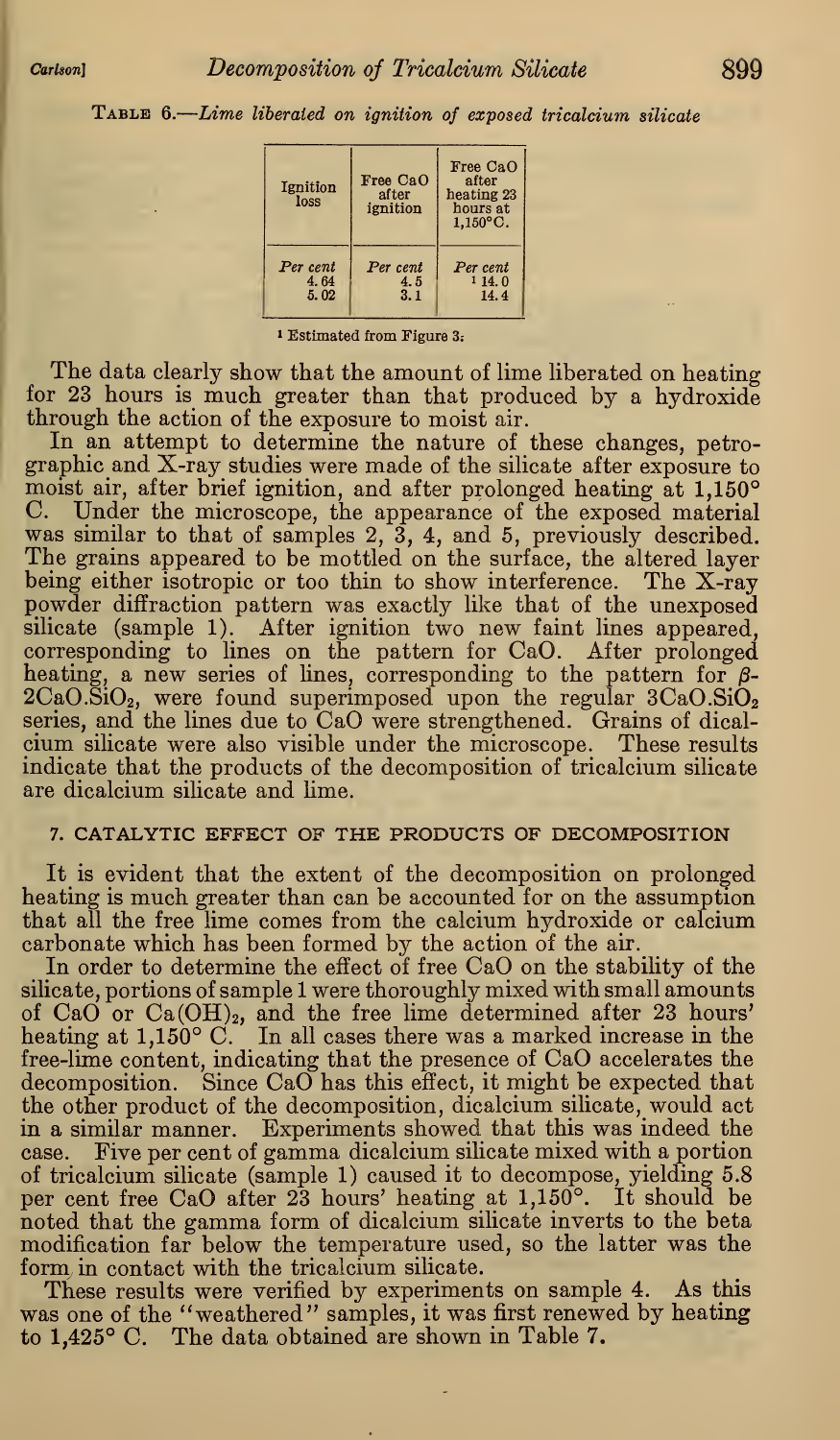| Sample No.                                                           | Material added                                                                                                                            | Temper-<br>ature                                                                              | Time of<br>heating                                          | Fr e CaO<br>after<br>heating                                                 | Free CaO<br>in excess<br>of that<br>added                                        |
|----------------------------------------------------------------------|-------------------------------------------------------------------------------------------------------------------------------------------|-----------------------------------------------------------------------------------------------|-------------------------------------------------------------|------------------------------------------------------------------------------|----------------------------------------------------------------------------------|
| The company of the company<br>41<br>4 <sup>1</sup><br>4 <sup>1</sup> | None_<br>------------------------------------<br>$Ca(OH)$ <sub>2</sub> equivalent to 5 per cent $CaO$ <sub>---------</sub><br>$None_{--}$ | $\circ$ C.<br>1,150<br>1,150<br>1,150<br>1,150<br>1, 150<br>1,150<br>1,150<br>1, 150<br>1,150 | Hours<br>23<br>23<br>23<br>23<br>23<br>23<br>23<br>23<br>23 | Per cent<br>0.4<br>15.3<br>11.5<br>12.9<br>6, 8<br>5.8<br>1.4<br>15.3<br>7.1 | Per cent<br>0.4<br>5.3<br>$6.5$<br>$7.9$<br>$4.8$<br>$5.8$<br>1.4<br>10.3<br>7.1 |

TABLE 7.—Effect of presence of CaO and 2CaO.SiO<sub>2</sub> on the decomposition of 3CaO.  $SiO<sub>2</sub>$ 

#### <sup>i</sup> Renewed.

### 8. CATALYTIC EFFECT OF GYPSUM

Although Meyers stated that the presence or absence of gypsum in cement had no effect on the liberation of lime, the later work of Mullan <sup>7</sup> seems to indicate that gypsum tends to accelerate the reaction.

In the present study, samples of tricalcium silicate were mixed with small amounts of gypsum and heated in the manner previously described. In all cases the liberation of lime was very marked. It was thought that this might be due to the decomposition of the calcium sulfate and the catalytic effect of the lime liberated. Accordingly, a sample of gypsum was heated in the same manner and tested for free lime, but the decomposition was found to be rather slight. However, it is possible that this reaction proceeds more rapidly in the presence of tricalcium silicate. A mixture of the two substances showed a decrease in the  $SO<sub>3</sub>$  content after heating, indicating that this is actually the case. In this connection it is interesting to note that other investigators have found the decomposition temperature of calcium sulfate to be lowered by the presence of silica. Cobb <sup>8</sup> states that the decomposition of  $CaSO<sub>4</sub>$  becomes appreciable at 1,225°-1,230° normally, but starts at 1,005°-1,010° when the sulfate is mixed with  $\text{SiO}_2$ .

It should be noted, however, that the presence of gypsum is not essential to the process of decomposition, as the samples previously described were shown by analysis to be free of SO<sub>3</sub>.

The above results are summarized in Table 8.

| Sample No.    | Material added                                     | Temper-<br>ature         | Time of<br>heating | <b>Free CaO</b><br>after<br>heating | SO <sub>3</sub><br>after<br>heating | SO <sub>3</sub><br>lost |
|---------------|----------------------------------------------------|--------------------------|--------------------|-------------------------------------|-------------------------------------|-------------------------|
|               | 5 per cent gypsum.                                 | $\circ$ C.<br>1,150      | Hours<br>23        | Per cent<br>10.0                    | $Per$ cent                          | Per cent                |
| $4$ (renewed) | do.<br>5 per cent anhydrite.<br>5 per cent gypsum. | 1,150<br>1,150<br>1, 150 | 23<br>23<br>23     | 11.4<br>17.5                        | 1.87                                | 0.46                    |
| $(None)$      | $Gy$ psum alone                                    | 1, 150                   | 23                 | .32                                 |                                     |                         |

TABLE 8.—Effect of gypsum on the decomposition of tricalcium silicate

<sup>7</sup> T. F. Mullan, Effect of gypsum on the decomposition of tricalcium silicate by heat, Rock Products,<br>vol. 33, No. 18, pp. 62–63, 1930.<br>\* J. W. Cobb, The synthesis of a glaze, glass, or other complex silicate, J. Soc. Che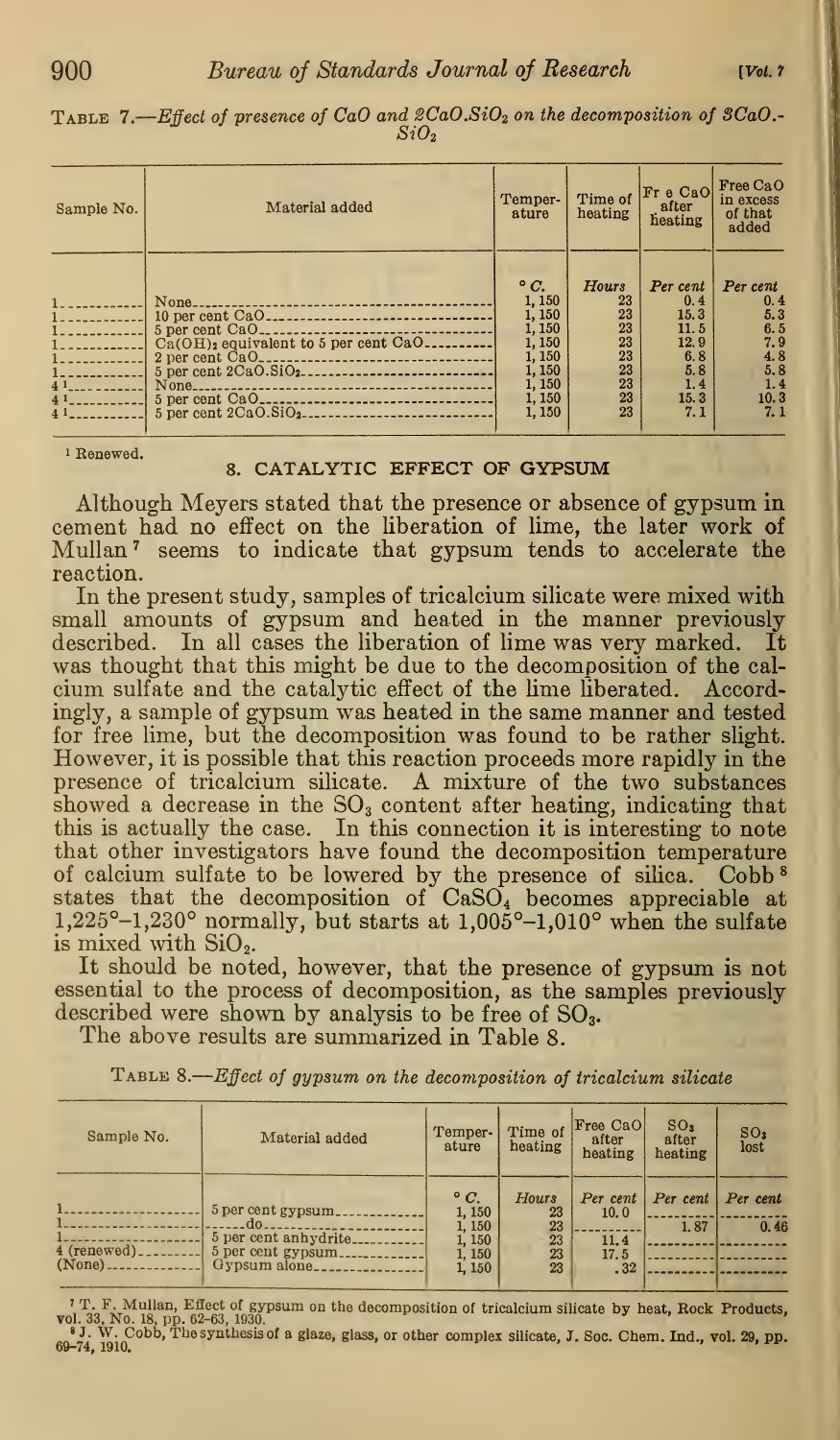## III. DISCUSSION

From the foregoing results it is possible to obtain some insight into the mechanism of the decomposition. It seems evident that tricalcium silicate is in a metastable state at temperatures below 1,300°. It is known that between 1,400° and 1,900° the reaction

## $2CaO.SiO<sub>2</sub> + CaO \rightarrow 3CaO.SiO<sub>2</sub>$

takes place, though it proceeds rather slowly at 1,400°. This, in fact, is the method used in preparing tricalcium silicate. It has been shown by Rankin<sup>9</sup> that at temperatures above 1,900° the reaction proceeds in the opposite direction. The results of the above experiments indicate that the reaction also tends to proceed in the reverse direction at temperatures below 1,300°, but that the presence of at least one of the products of the reaction is necessary to start the decomposition. It is probable that the reaction takes place only at points of contact between particles of tricalcium silicate and one of the other two phases. A reaction of this type would be analogous to the crystallization from a supercooled liquid on "seeding," but it must be remembered that in the case under consideration all three phases are solid, and the reaction is necessarily slow. As even the purest samples prepared contained traces of  $CaO$  and  $2CaO.SiO<sub>2</sub>$ , these particles naturally acted as centers of reaction, resulting in a slight decomposition. When either of the two products was thoroughly mixed with the tricalcium silicate, the centers of the reaction were much more numerous, resulting in a greater rate of decomposition.

If this explanation is accepted, the rôle of "aging" becomes clear. The moisture of the air reacts with the silicate, liberating hydrated lime, which soon carbonates. When the material is then heated,CaO is obtained, and the grains of this material catalyze the further decomposition of the silicate. It is possible that  $2\text{CaO.SiO}_2$  is also formed when the "aged" silicate is heated, and that this also has a catalytic effect. If this material is then heated to 1,400°C, the dicalcium silicate and lime, already in close contact, reunite to form tricalcium silicate, which then shows the characteristics of the freshly prepared material.

From the curves in Figure 2 it seems probable that the decomposition reaches a maximum value which varies with temperature. At 1,175° the tendency to dissociate reaches a maximum, while at 1,300° and above, the tendency for the lime and dicalcium silicate to recombine is predominant. The existence of any definite equilibrium has not been determined, since to do so would require the maintenance of constant temperatures very accurately over a period of several days, perhaps weeks, especially at temperatures below 1,150°. It should be noted that the curves in Figure <sup>1</sup> do not necessarily indicate a tendency toward recombination at temperatures below 1,150°. The falling off of the curves at these lower temperatures is more probably due to a slower speed of reaction.

Although the rôle of gypsum as a catalyst for the reaction has not been definitely established in this study, it seems probable that its action is caused by the lime liberated from the calcium sulfate on heating.

<sup>•</sup> Rankin and Wright, The Ternary System CaO—AljOj—SiOa, Am. J. Sci., vol. 39, pp. 1-79, 1915.